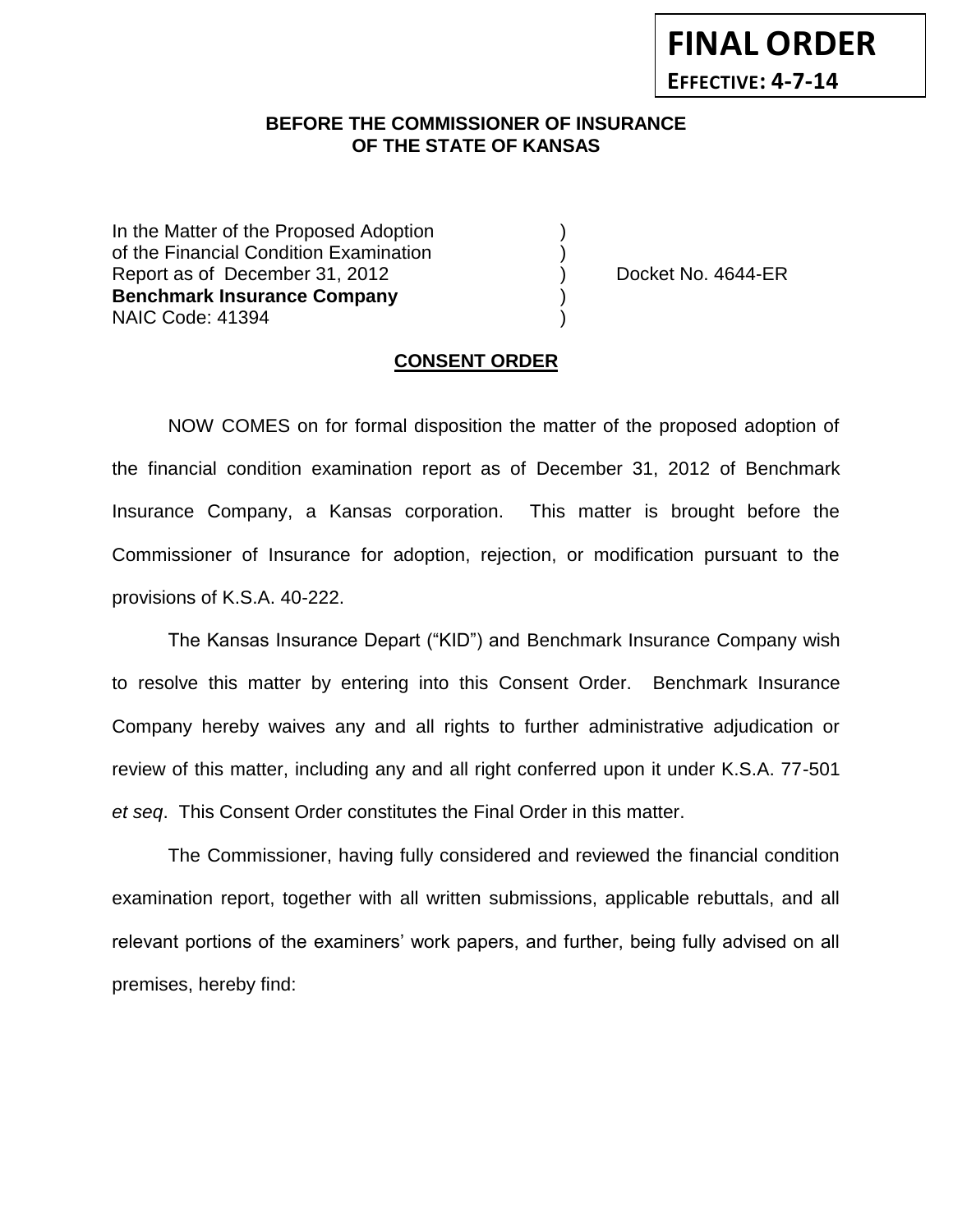#### **Policy Reasons**

It is stated policy of the State of Kansas that whenever the Commissioner of Insurance deems it necessary, an examination of the affairs and financial condition of any insurance company in the process of organization, applying for admission, or doing business in this State can be undertaken. In all cases, such an examination must occur once every five (5) years. Through the examination process, the insurance consuming public will be well served and protected.

### **Findings of Fact**

1. The Commissioner of Insurance has jurisdiction over this matter pursuant to K.S.A. 40-222.

2. An examination of Benchmark Insurance Company was undertaken by the Kansas Insurance Department and was completed on December 3, 2013.

3. The examiner-in-charge tendered and filed with the Kansas Insurance Department a verified written report of the examination within thirty (30) days following completion of the examination, to wit; December 3, 2013.

4. Following receipt of the verified report, the Kansas Insurance Department transmitted the report to Benchmark Insurance Company on February 14, 2014, with a duly executed notice advising the company of its opportunity to prepare and submit to the Kansas Insurance Department a written submission or rebuttal with respect to any and all matters contained in the report. Benchmark Insurance Company was further advised that any written submission or rebuttal needed to be filed with the Kansas Insurance Department no later than thirty (30) days after receipt of the verified report.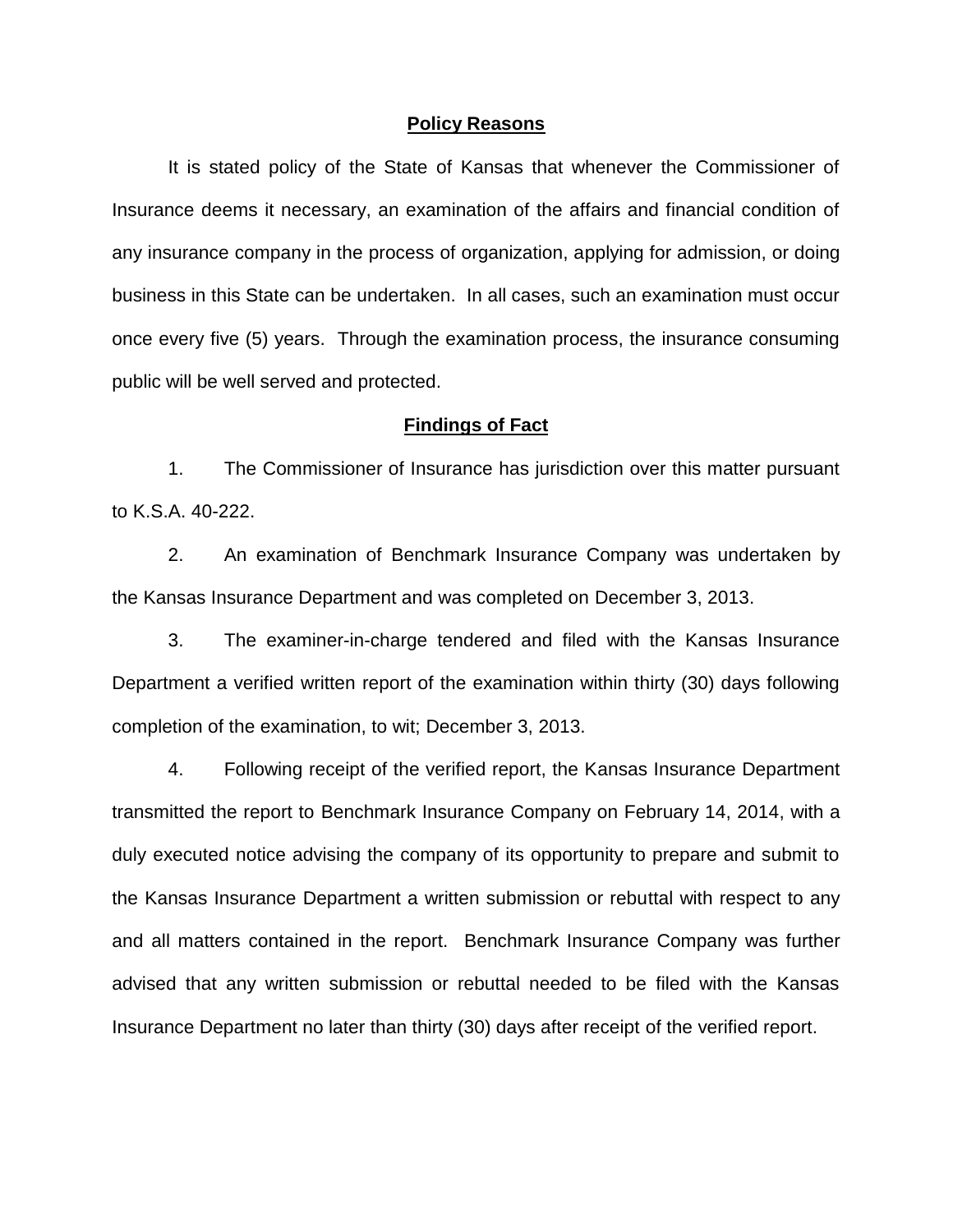5. Benchmark Insurance Company filed a written acceptance of the verified report on February 27, 2014.

6. Based upon the written submission tendered by Benchmark Insurance Company, the company took no exceptions to matters contained in the verified report.

7. Within thirty (30) days of the end of the time period allowed for written submission or rebuttal, the Commissioner of Insurance fully reviewed the report, together with all written submissions and rebuttals provided by Benchmark Insurance Company. The Commissioner of Insurance further reviewed all relevant workpapers.

8. No other written submissions or rebuttals were submitted by Benchmark Insurance Company.

## **Conclusion of Law**

9. K.S.A. 40-222(k)(2) provides:

"Within 30 days of the end of the period allowed for the receipt of written submissions or rebuttals, the commissioner shall fully consider and review the report, together with any written submissions or rebuttals and any relevant portions of the examiners workpapers and enter an order:

- (A) Adopting the examination report as filed or with modification or corrections. If the examination report reveals that the company is operating in violation of any law, regulation or prior order of the commissioner, the commissioner may order the company to take any action the commissioner considers necessary and appropriate to cure such violations; or
- (B) rejecting the examination report with directions to the examiners to reopen the examination for purposes of obtaining additional data, documentation or information, and refiling pursuant to subsection (k); or
- (C)call and conduct a fact-finding hearing in accordance with K.S.A. 40- 281 and amendments thereto for purposes of obtaining additional documentation, data, information and testimony."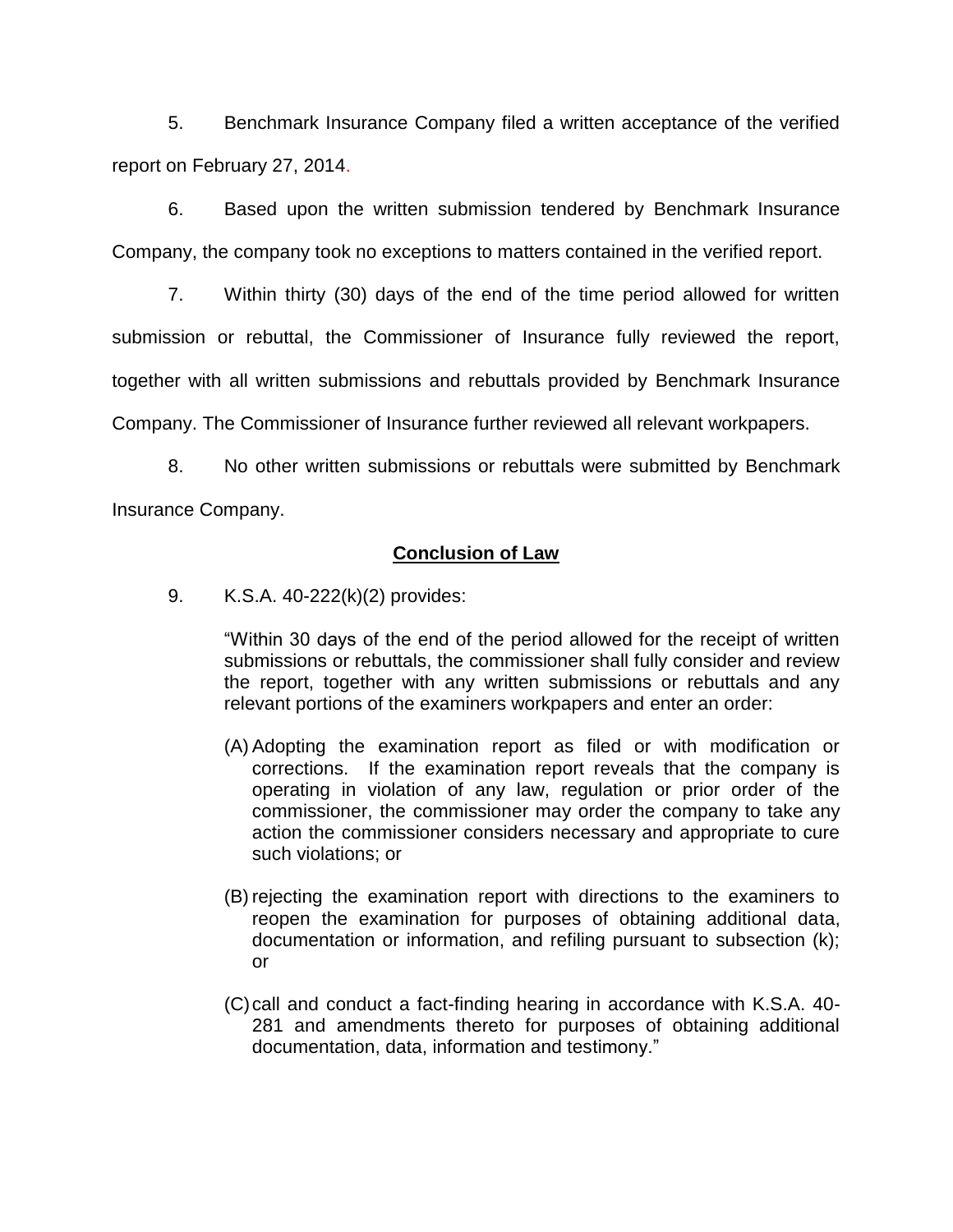10. Based upon the Findings of Fact enumerated in paragraphs #1 through #8 above, the financial condition examination report as of December 31, 2012 of Benchmark Insurance Company should be adopted.

# **IT IS THEREFORE, BY THE COMMISSIONER OF INSURANCE, ORDERED THAT:**

1. The financial condition examination report as of December 31, 2012 of Benchmark Insurance Company hereby is adopted.

2. The Commissioner of Insurance retains jurisdiction over this matter to issue any and all further Orders deemed appropriate or to take such further action necessary to dispose of this matter.

**IT IS SO ORDERED THIS \_\_\_7 th \_\_\_ DAY OF \_\_\_\_\_April\_\_\_\_\_\_, 2014 IN THE CITY OF TOPEKA, COUNTY OF SHAWNEE, STATE OF KANSAS.**



\_/s/ Sandy Praeger\_\_\_\_\_\_\_\_\_\_\_\_\_\_\_\_

Sandy Praeger

Commissioner of Insurance

By:

\_/s/ John Wine\_\_\_\_\_\_\_\_\_\_\_\_\_\_\_\_\_\_\_

John Wine

General Counsel

By:

\_/s/ Andrew O'Brien\_\_\_\_\_\_\_\_\_\_\_\_\_\_\_\_

Andrew O'Brien, President

Benchmark Insurance Company